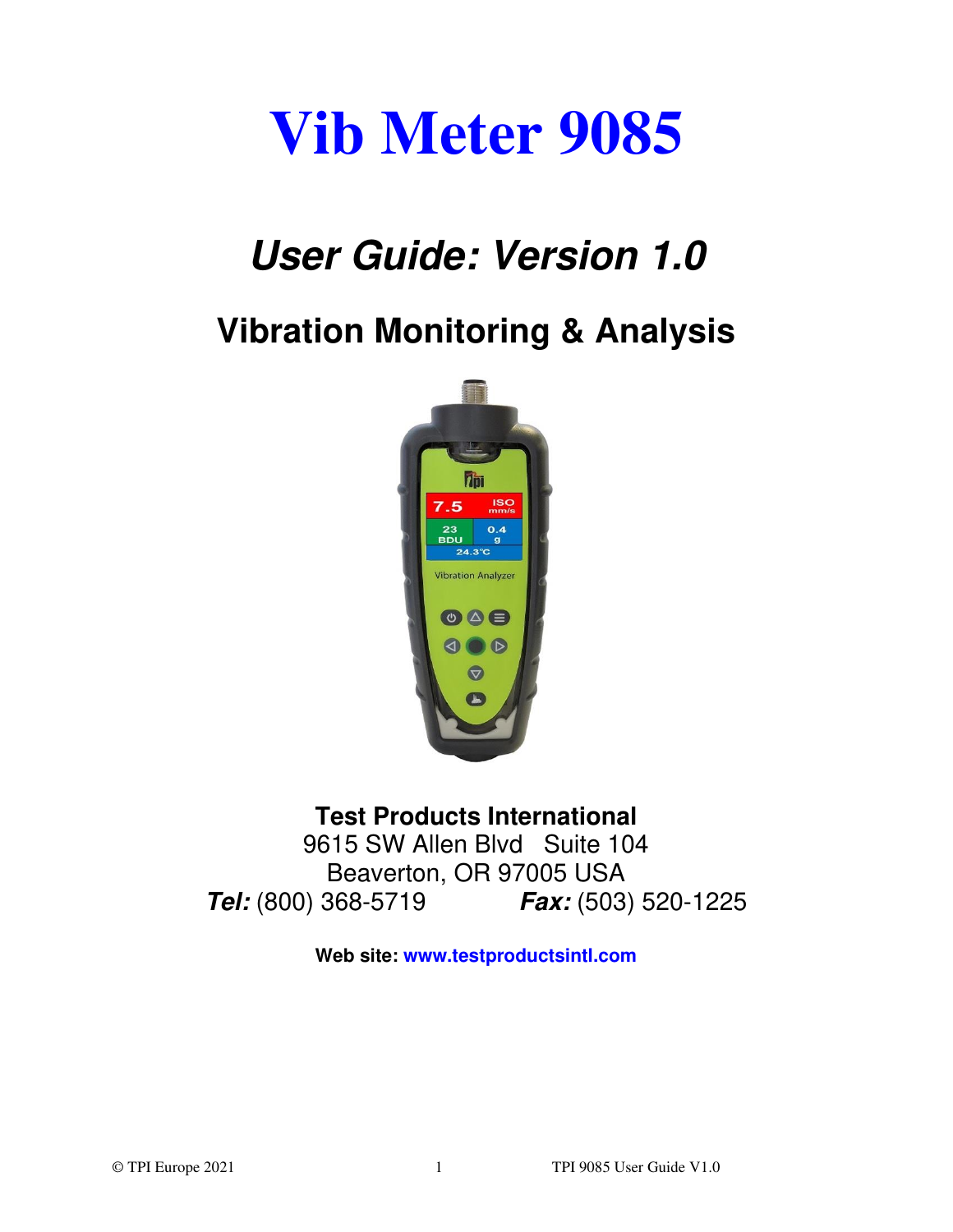#### <span id="page-1-0"></span>**CONTENTS**

|                                  | 2 |
|----------------------------------|---|
|                                  |   |
|                                  |   |
|                                  |   |
|                                  |   |
|                                  |   |
|                                  |   |
|                                  |   |
|                                  |   |
|                                  |   |
|                                  |   |
|                                  |   |
|                                  |   |
|                                  |   |
|                                  |   |
|                                  |   |
|                                  |   |
|                                  |   |
|                                  |   |
|                                  |   |
|                                  |   |
|                                  |   |
| 4 C-TREND II - TRENDING SOFTWARE |   |
| 15                               |   |
|                                  |   |
|                                  |   |

#### <span id="page-1-1"></span>**Disclaimer**

This document has been carefully prepared and checked. No responsibility can be assumed for inaccuracies. TPI Europe reserves the right to make changes without prior notice to any products herein to improve functionality, reliability or other design aspects. TPI Europe does not assume any liability out of the use of any product described herein; neither does it convey any licence under its patent rights nor the rights of others. TPI Europe products are not authorised for use as components in life support services or systems. TPI Europe should be informed of any such intended use to determine suitability of the products.

Copyright © 2021 TPI Europe Ltd.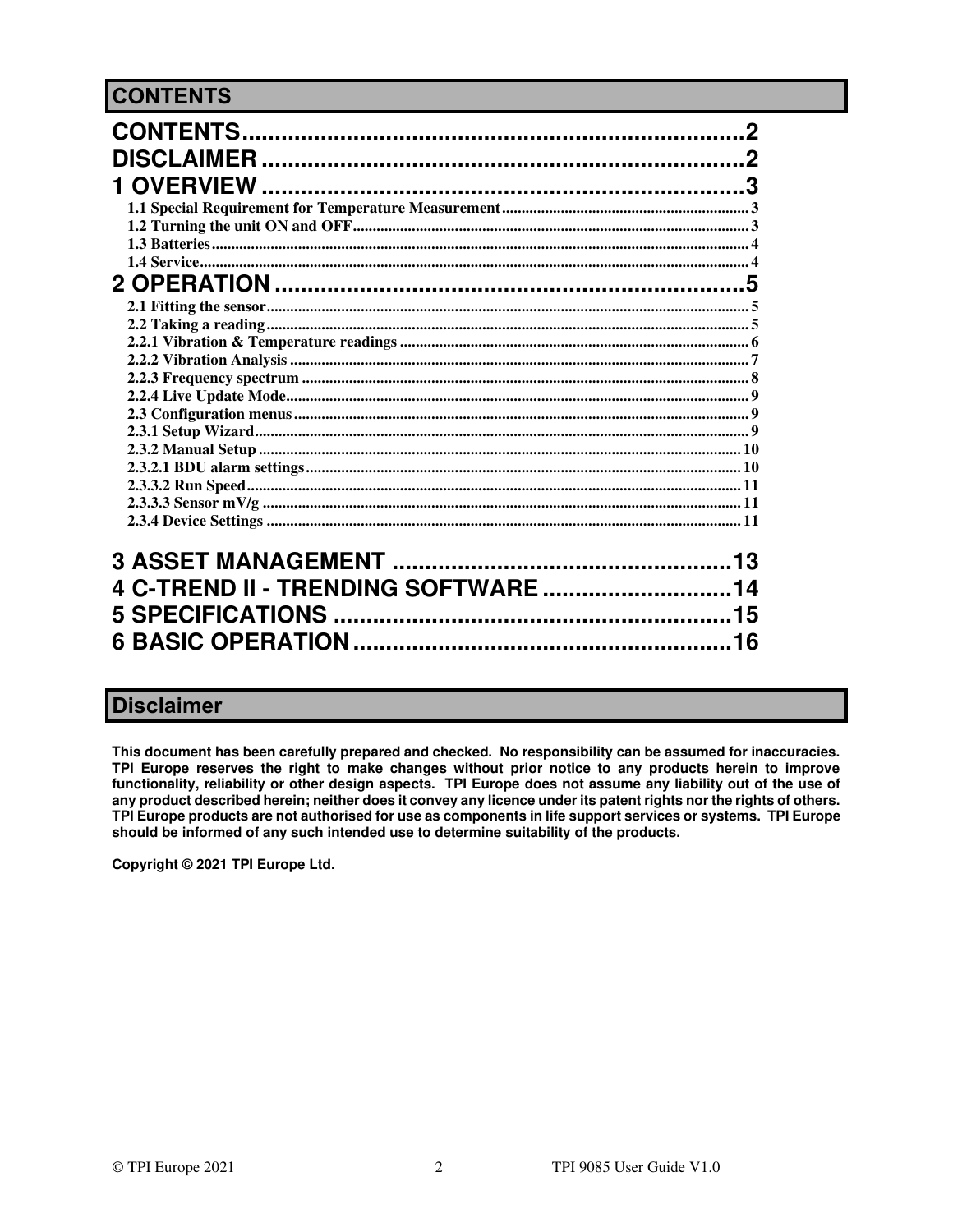#### <span id="page-2-0"></span>**1 OVERVIEW**

The **Vib Meter 9085** is a simple to use vibration monitoring and analysis tool that allows easy display of vibration signals. The meter automatically performs vibration analysis functions based on machine running speed to help diagnose faults such as unbalance, misalignment and looseness, as well as indicating the degree of bearing wear.

The Vib Meter 9085 unit is designed to enable a user to collect vibration and temperature measurements from assets (e.g. pumps, motors, fans and bearings). The unit displays vibration frequency plots and allows vibration severity and bearing condition to be monitored, analysed and trended with the included VibTrend PC analysis software.

#### <span id="page-2-1"></span>*1.1 Special Requirement for Temperature Measurements*

To measure temperature with the 9085 the accelerometer with built in temperature sensor (p/n A9101) must be used. This is a low power accelerometer with temperature sensor and built-in magnet. Using the standard low power accelerometer (p/n A9100) will allow the 9085 to measure vibration but not temperature.

#### <span id="page-2-2"></span>*1.2 Turning the unit ON and OFF*

Turning the meter ON is achieved simply by pressing the center  $\bigcirc$  or  $\bigcirc$  button. The unit has an auto dimming feature that dims the display after 10 seconds to conserve battery life. Pressing any button will bring the unit back to full brightness. In addition, the 9085 will automatically turn OFF if not used for 1 minute (this time period can be increased up to 60 minutes using the Setup Wizard).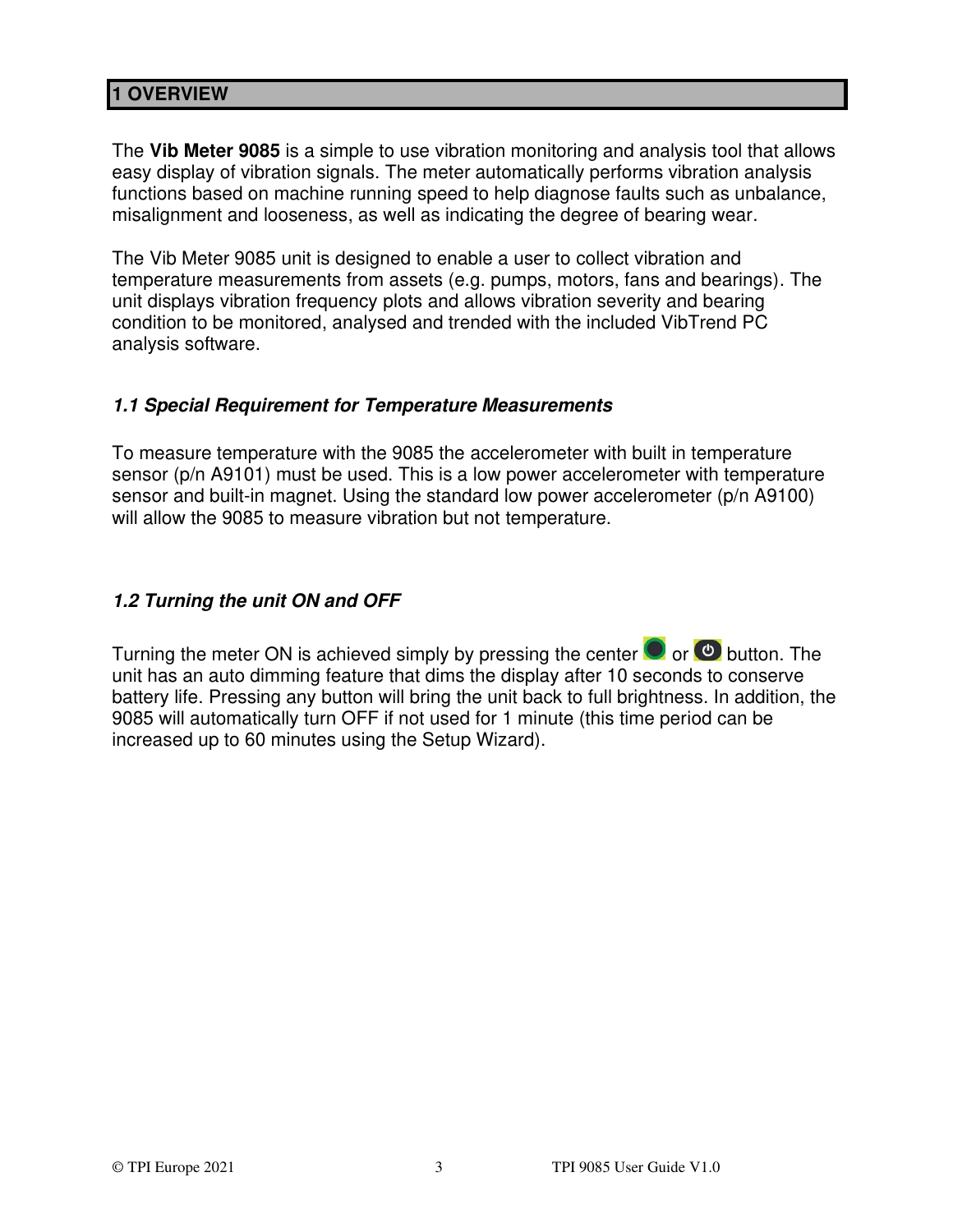#### <span id="page-3-0"></span>*1.3 Batteries*

The Vib Meter 9085 is powered by a wireless rechargeable Lithium-Ion battery. To charge the battery, remove the 9085 from the protective boot by prying the boot off from the bottom. Set the 9085 on the charging pad so the  $(*)$  symbol comes in contact with the pad. The display of the 9085 will turn on to indicate it is charging.



#### <span id="page-3-1"></span>*1.4 Service*

The Vib Meter 9085 contains no user serviceable parts. In the unlikely case of malfunction please return the complete unit to your supplier for repair.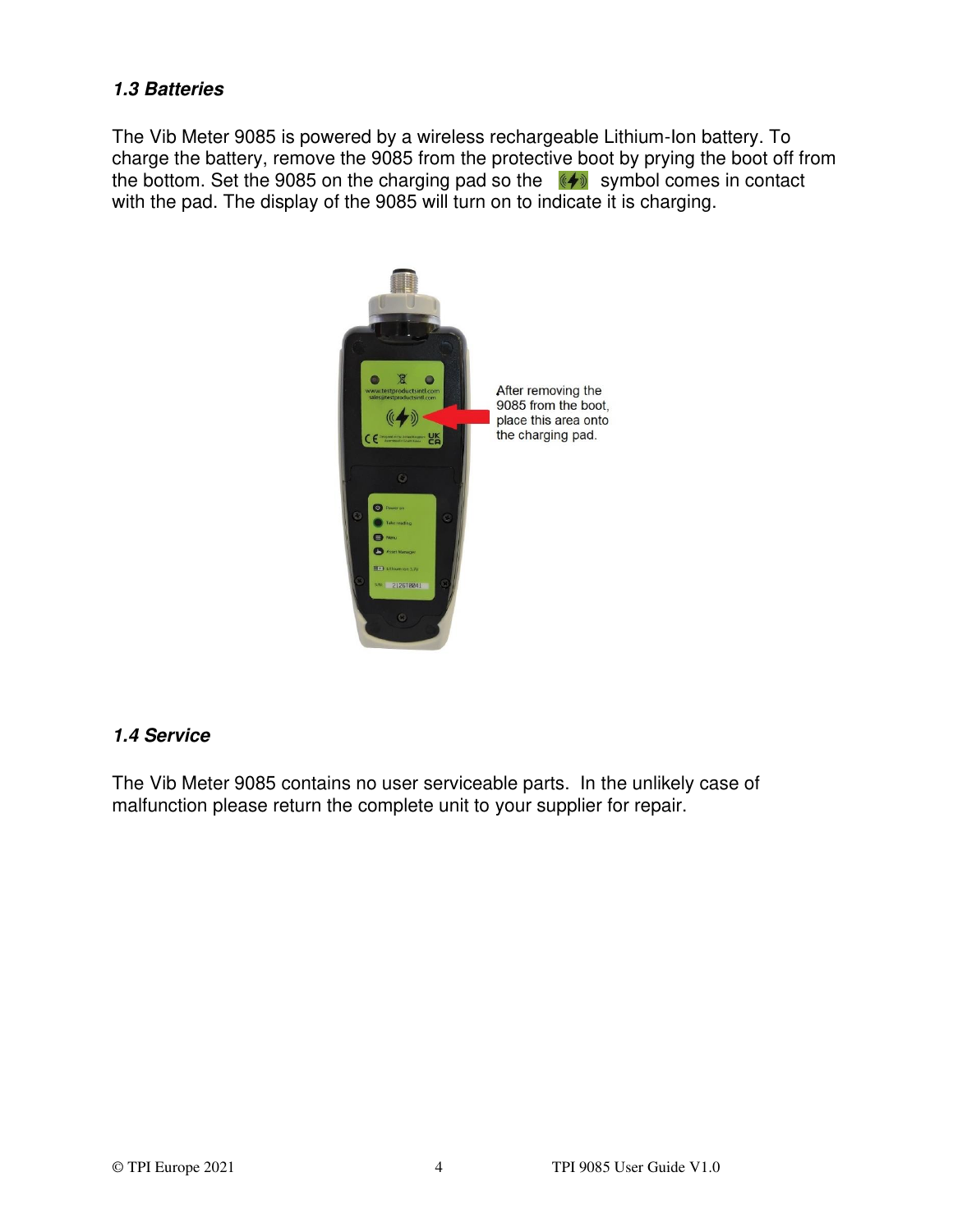#### <span id="page-4-0"></span>**2 Operation**

#### <span id="page-4-1"></span>*2.1 Fitting the sensor*

The Vib Meter 9085 is supplied with a cable connected accelerometer (sensor) that connects to the 5 pin M12 connector on the meter. The nominal sensitivity of the sensor is 30mV/g and this is the meter's default setting for sensor sensitivity.

The Vib Meter 9085 can accept the A9100 standard low power accelerometer or the A9101 low power accelerometer with temperature sensor. The sensor sensitivity setting of the 9085 can be adjusted to accommodate different accelerometer sensitivities (see section 2.3.3.3 in Manual Setup).

#### <span id="page-4-2"></span>*2.2 Taking a reading*

To take a reading, press the circle button  $\bullet$  to turn the unit ON. Place the sensor on a **rigid** part of the machine as close as possible to the desired measurement point (e.g. bearing block) using the magnet mount.

Pressing the circle button again takes the reading.

**N.B. for best results the sensor should be placed gently onto the measurement point by "rolling" the magnet onto the machine.** 

**This is in order to avoid any sudden shocks that would be seen as large acceleration peaks by the sensor and could take some time (several seconds) to die away.** 

| $.5\,$           | <b>ISO</b><br>mm/s |
|------------------|--------------------|
| 23<br><b>BDU</b> | 0.4                |
| $24.3^{\circ}$ C |                    |



Taking a reading causes the overall vibration numbers and temperatrue screen to be displayed as shown in the example screen left. Note: Temperature will not display if a standard low power accelerometer without temperature (p/n A9100) is used.

This screen gives an overall view of the machine's vibration condition as explained in the following section.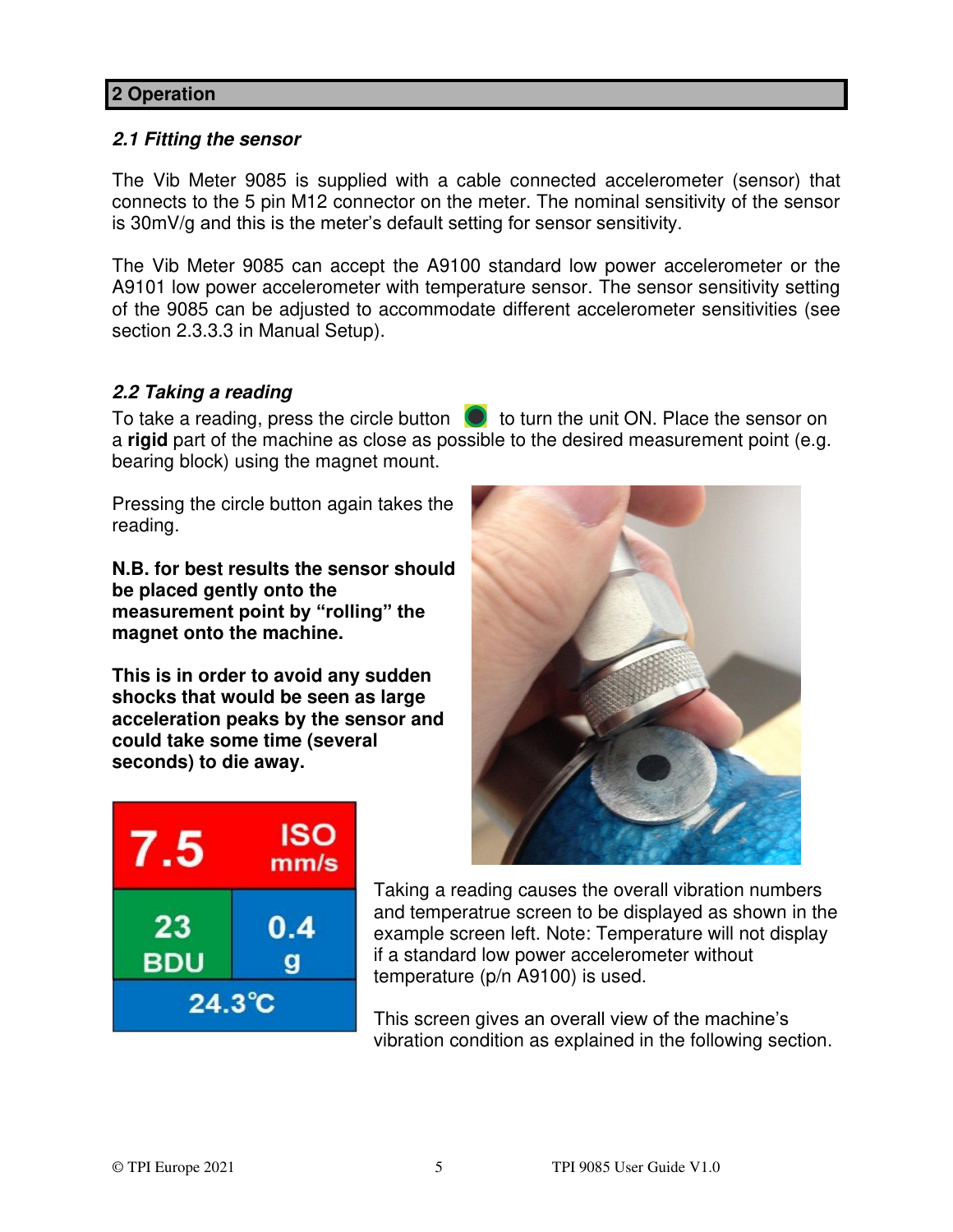#### <span id="page-5-0"></span>*2.2.1 Vibration & Temperature readings*

Once a vibration reading has been taken, the display will show four values, as shown in the example screen opposite. The values are colour coded to show their alarm status as explained in the following sections.

The four values shown in the readings screen are:

- ISO value (velocity in mm/second or inch/s)
- Bearing Noise in BDU (Bearing Damage Units)
- Total g (acceleration)
- Temperature

These readings are explained in more detail below with some examples of what they actually mean:

#### **ISO value (mm/s)**

The ISO value (in mm/s or inch/s) is the large number displayed at the top of the screen, which is the RMS (average) of the vibration velocity in the frequency band 10Hz (600 RPM) to 1kHz (60,000 RPM) or 2Hz (120 RPM) to 1kHz (60,000 RPM), as specified by the ISO standard<sup>1</sup>. The correct frequency band is automatically selected by the meter based on running speed.

The ISO value background is colour coded according to the ISO 10816-1 vibration velocity level chart (see below). The colour coded background indicates the condition of the machine according to the size and type of machine selected with the **Setup Wizard** (see section 2.3.1).

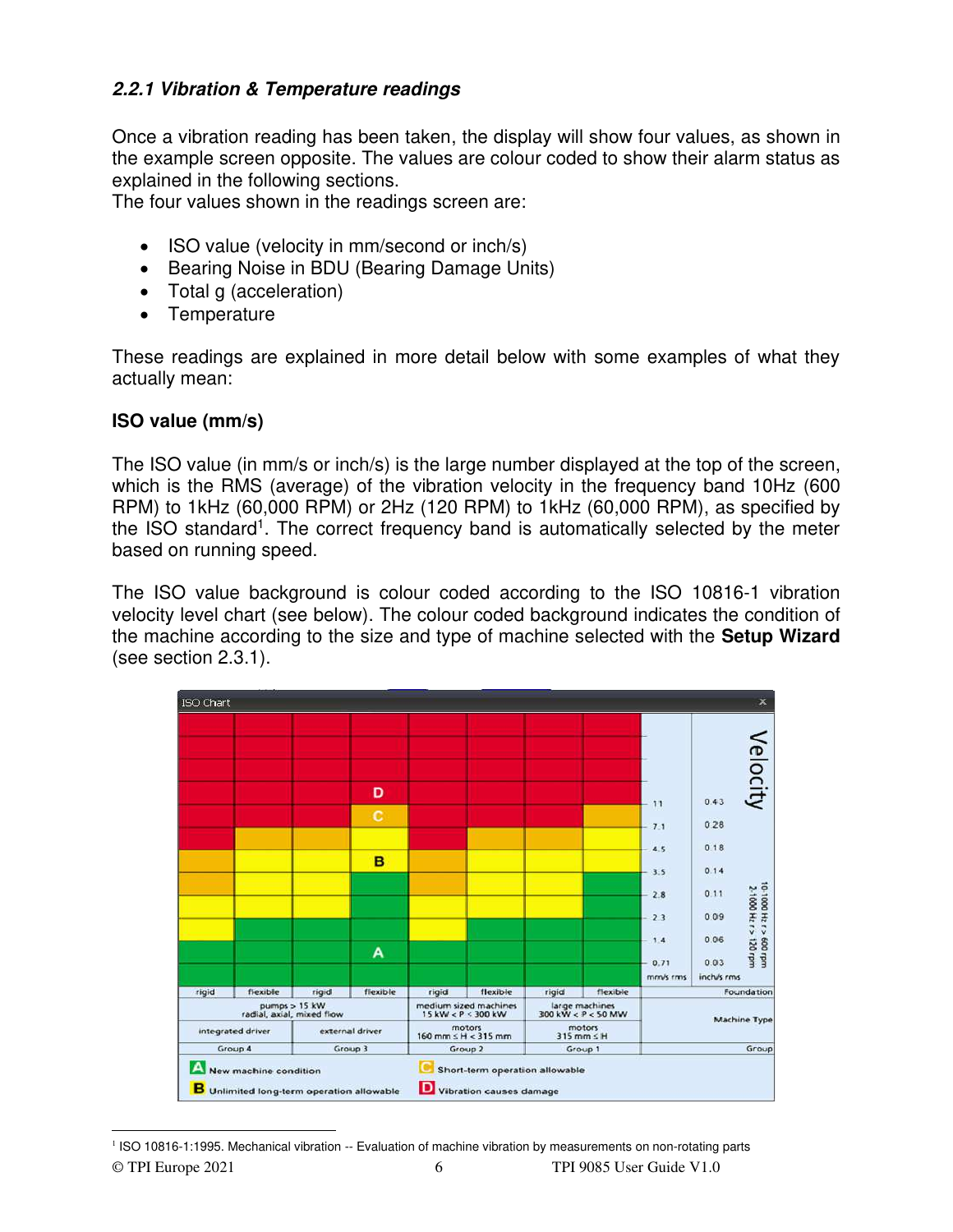#### **Bearing Noise** (**BDU)**

Below the displayed ISO value and to the left is the value of bearing noise (high frequency vibration) in **Bearing Damage Units** (BDU), where 100 BDU corresponds to 1g RMS (average) vibration measured above 1kHz. This is a measure of the wear state of the bearings in the equipment being monitored. The higher the number, the more worn the bearing.

It is commonly held that 1g of high frequency vibration (100 BDU) corresponds to a relatively high level of bearing noise and so can be considered indicative of a damaged bearing. In other words, it may be helpful to think of the Bearing Noise figure as being very roughly equivalent to **"percentage"** of bearing wear. By default, the bearing noise is displayed on a Red background if it is above 100 BDU, an Amber background between 50 and 100 BDU and a Green background below 50 BDU. However, the BDU alarm levels can be changed using the *Manual Setup* menu (see section 2.3.2.1).

#### **Total acceleration (g)**

This is the RMS (average) value of the total vibration acceleration measured by the meter over its entire frequency range (2Hz to 10kHz). This reading is shown in units of **g** (Earth's gravitational constant, where  $1g = 9.81$  m/s<sup>2</sup>).

#### **Displacement**

Pressing either the left  $(\le)$  or right  $(\ge)$  arrow button when the reading screen is displayed will cause the meter to display RMS displacement (in mm or thou) on a blue background. Pressing either left or right arrow button again will revert to display of the ISO value (mm/s or inch/s).

#### **Temperature**

The measured temperature will be displayed at the bottom of the LCD. Once the "Take Measurement" key is pressed the 9085 will take a vibration measurement and then begin a 10 second countdown which allows the temperature sensor to stabilize. After the countdown the temperature will be displayed. Various settings can be adjusted for the temperature range like save mode, minimum save time, auto save time, and whether the temperature readings are saved with the vibration readings. These are explained later in the manual.

#### <span id="page-6-0"></span>*2.2.2 Vibration Analysis*

Pressing the down arrow button brings up a display similar to that shown below, which shows the readings of vibration velocity (mm/s or inch/s), or displacement (mm or thou) if selected, broken down into each of 3 bands.

The display shows the vibration level in frequency ranges that are all based on multiples (1X, 2X and 3X) of the specified **Run Speed** of the machine as displayed beneath the 3 bar graphs.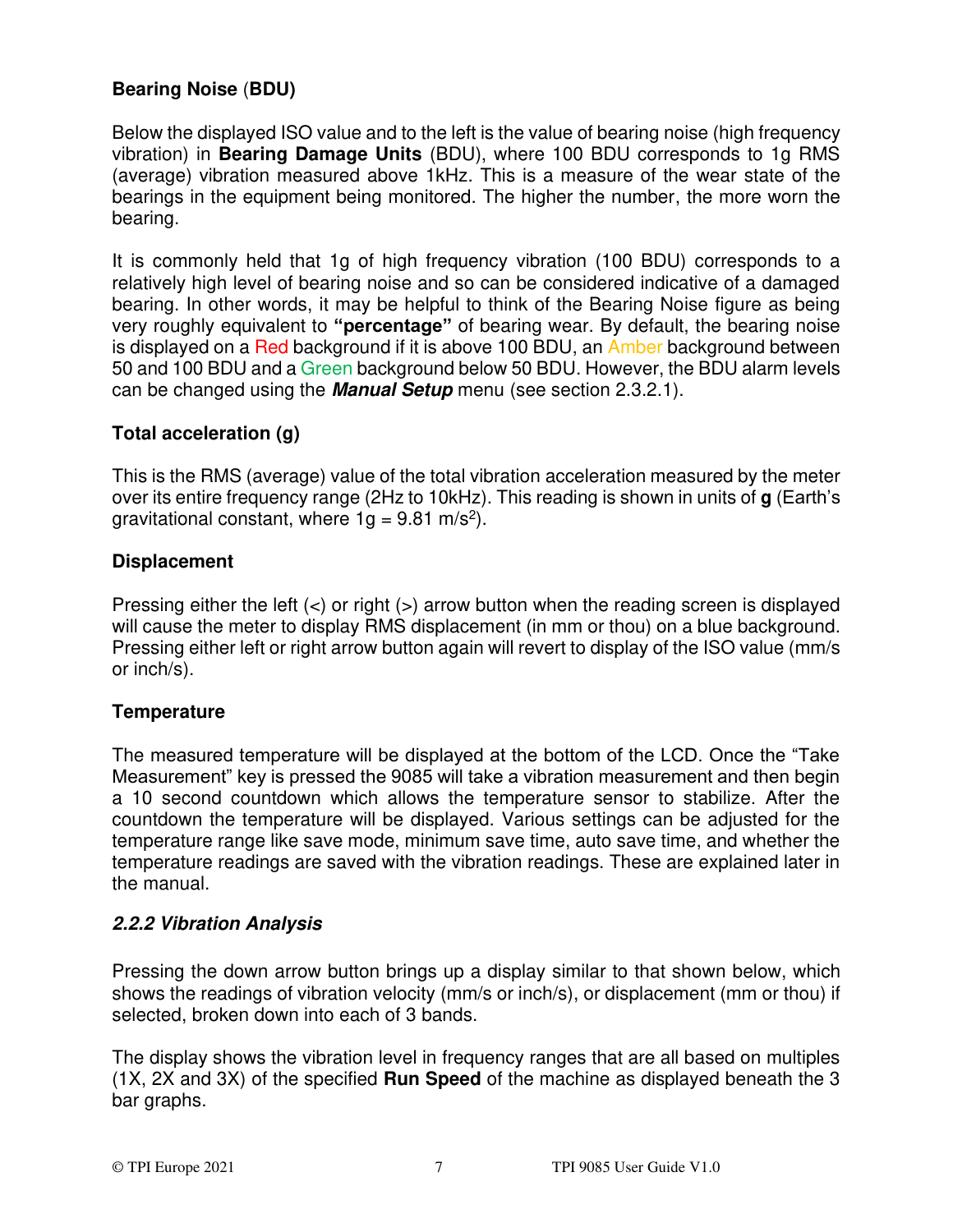

**N.B. in order to perform a vibration analysis it is important that the running speed of the machine is entered correctly. This can be done with the "Setup Wizard" as described in Section 2.3.1 of this user guide, or by using the strobe attachment (see Section 5.1)** 

The frequency ranges of the VA bands are based on the following multiples of running speed<sup>2</sup>:

#### **1X = Unbalance**:

The level of vibration in the frequency band based on the running speed is usually indicative of how well balanced the machine is. A **large** vibration at the running speed usually indicates that the machine is out of balance. However even a very well balanced machine will typically show some vibration at the running speed but this figure should ideally be quite low (e.g. typically less than about 2 mm/sec for a medium sized machine).

#### **2X = Misalignment**:

A high level of vibration in the frequency band centred at twice the running speed is a possible indication of misalignment. This is based on the fact that shaft misalignment can result in a double peak in the waveform due to there being two different centres of gravity (one from each shaft). In other words the accelerometer picks up a peak as each centre of gravity passes by and hence there will be two positive and two negative peaks each revolution of the shaft. This will typically give rise to a vibration signal at **double** the running speed of the machine.

#### **3X = Looseness**:

High vibration in the frequency band centred at 3 times running speed is a possible indication that something may be loose (e.g. loose mounting bolts, weak foundations etc.) as it is not usual to see third order vibration in a machine unless there is some structural looseness that is being "excited" by the vibration of the machine.

#### <span id="page-7-0"></span>*2.2.3 Frequency spectrum*

Pressing the down arrow button once more brings up a display similar to that shown opposite, where the vibration levels are shown as a frequency spectrum in the range from 0 to 1kHz.

The heights of the peaks indicate the RMS vibration level (in mm/s or inch/s) at each frequency point in the spectrum.



<sup>2</sup> Multiples of running speed are sometimes referred to as "orders"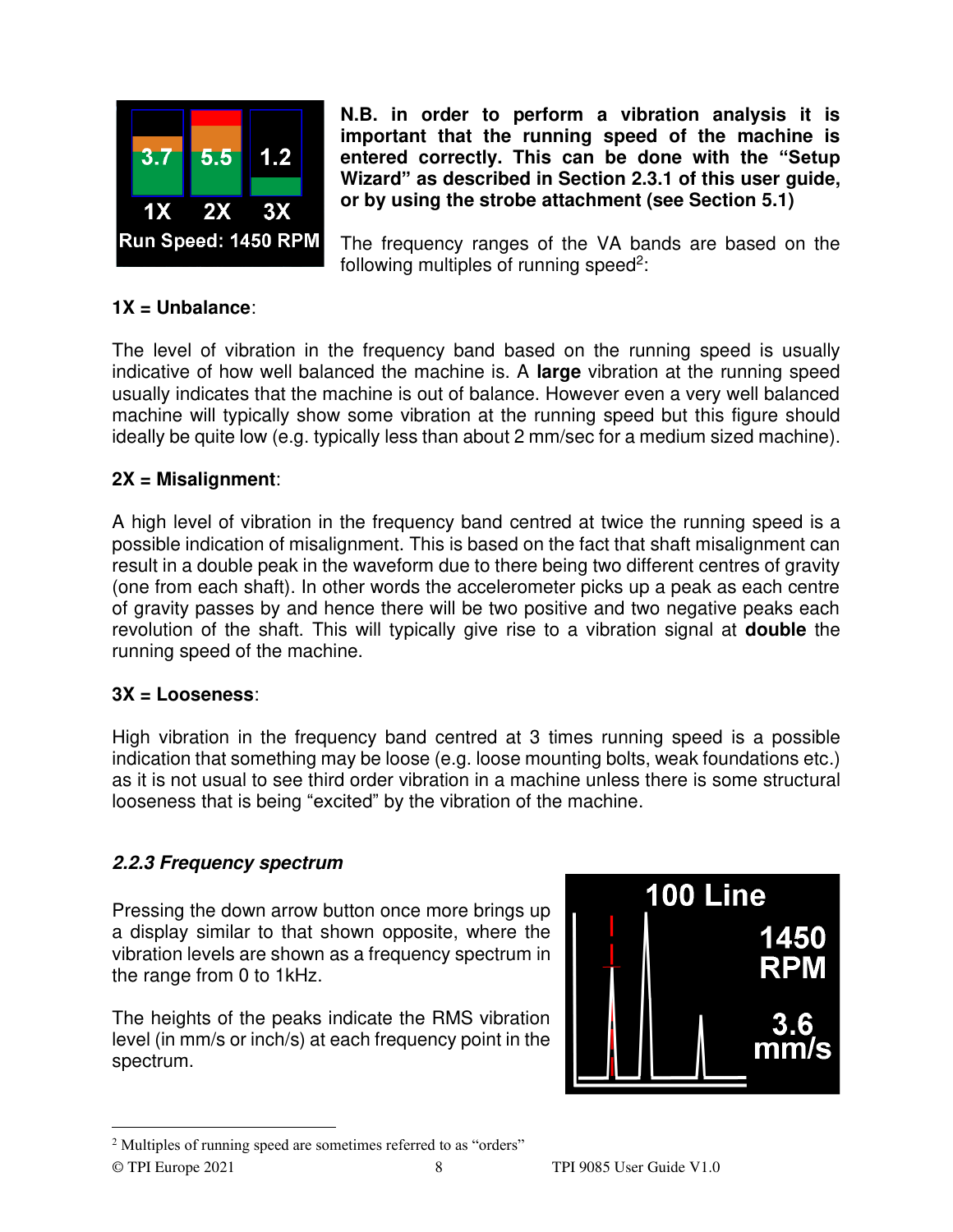The readings to the right of the screen show the frequency (in Hz or RPM) and the RMS vibration level (in mm/s or inch/s) at the position of the cursor (red dotted line). The cursor position can be moved by use of the left  $($  and right  $($  >  $)$  arrow buttons.

Pressing the down arrow button increases the resolution of the frequency axis from 100 Lines (i.e. 10Hz or 600 RPM resolution) to 800 Lines (i.e. 1.25Hz or 75 RPM resolution). Increasing the resolution effectively **zooms** into the frequency spectrum. In order to display the full spectrum at the higher resolution the display must be **scrolled** using the left and right arrow buttons.

#### <span id="page-8-0"></span>*2.2.4 Live Update Mode*

It is possible to have the meter continuously display readings that are taken at intervals of approx. 1 second.

Live Update is selected from the **Configuration menu**, which is entered by holding down the circle button for approx. 2 seconds

It is possible to use live update with the basic readings screen, the VA bands screen or 100 line frequency spectrum. Pressing the circle button at any time during live update will capture a full (800 line) resolution reading.

#### <span id="page-8-1"></span>*2.3 Configuration menus*

The configuration menu is entered by pressing and holding down the circle button for **2 seconds**.

Moving up and down the menu is achieved by pressing the left (up) and right (down) buttons which causes the menu item to be highlighted. Pressing the circle button will select the highlighted menu item. Left and right arrow buttons can be used to move backward and forward through the menus.



#### <span id="page-8-2"></span>*2.3.1 Setup Wizard*

**Run Speed** 1500 **RPM** 

Selecting the Setup Wizard opens a dialogue that allows the machine running speed to be entered and the ISO alarm levels to be set automatically according to the size and type of machine to be monitored.

The first Setup Wizard screen to be displayed shows the currently selected running speed in the pre-selected units (Hz or RPM).

Changing the running speed is achieved by pressing the up arrow button (to increase run speed) or down arrow button (to decrease run speed).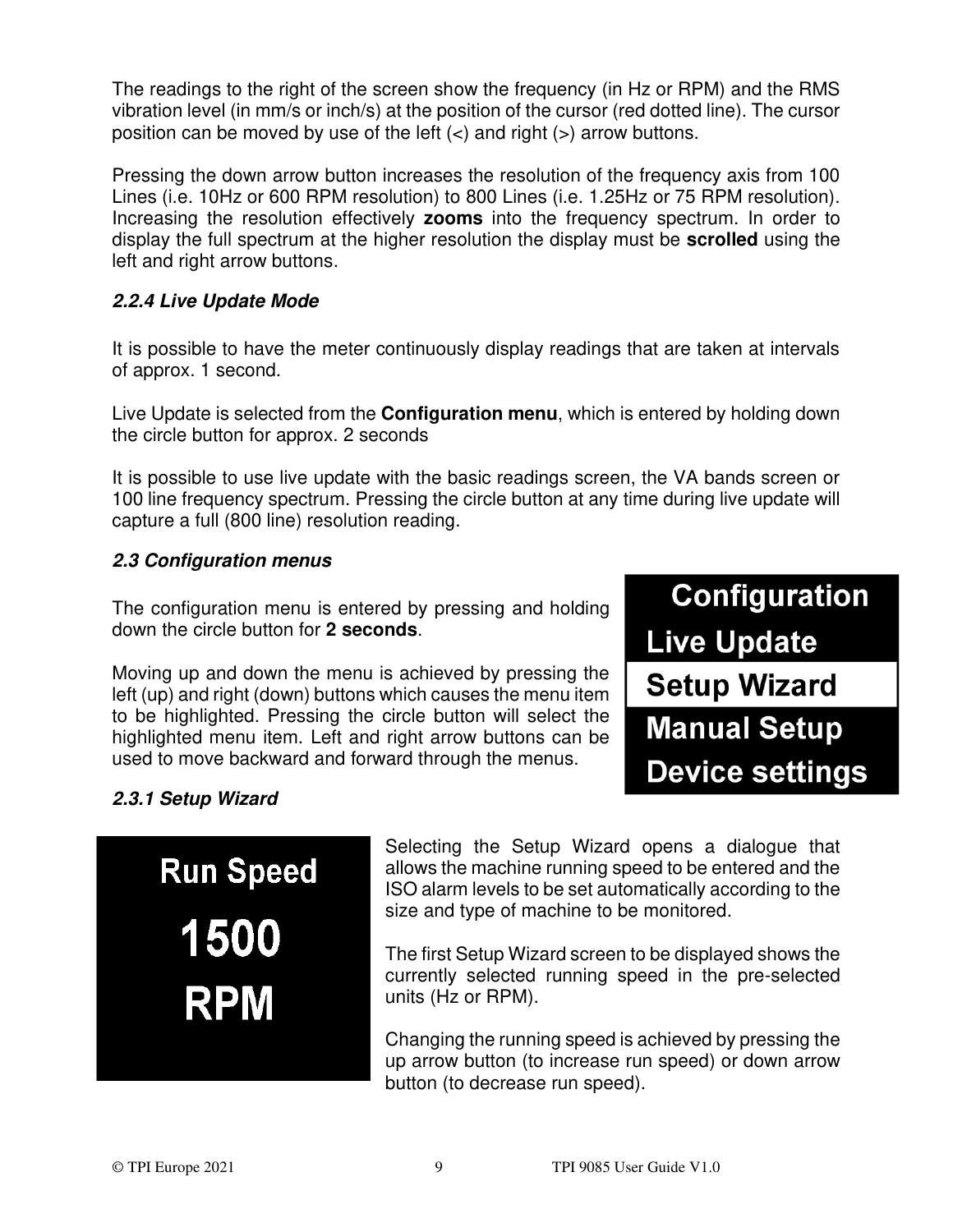Pressing the circle button again brings up the next screen which allows the machine type (motor or pump) to be selected.

If a **motor** is selected the size must be selected (under or over 300kW) or if a **pump** is selected, it must be specified whether it has an integrated or external drive unit.

# **Machine Type**

**Motor** 

Pump



Selecting the machine type and size allows the ISO alarm levels to be set accordingly, as does specifying the type of mounting (rigid or flexible).



As a basic "rule of thumb", unless a machine is bolted down to a concrete floor, its mounting should be considered as being **flexible**.

<span id="page-9-0"></span>Most motors and pumps are mounted on some kind of frame or structure and as such should definitely be considered as flexibly mounted.

#### *2.3.2 Manual Setup*

#### <span id="page-9-1"></span>*2.3.2.1 BDU alarm settings*

Selecting **BDU Settings** allows the alarm levels at which the BDU readings change colour to be altered by the user. Normal levels are displayed on a Green background.

**Manual Setup** 

**BDU Alarms** 

**Run Speed Sensor mV/g**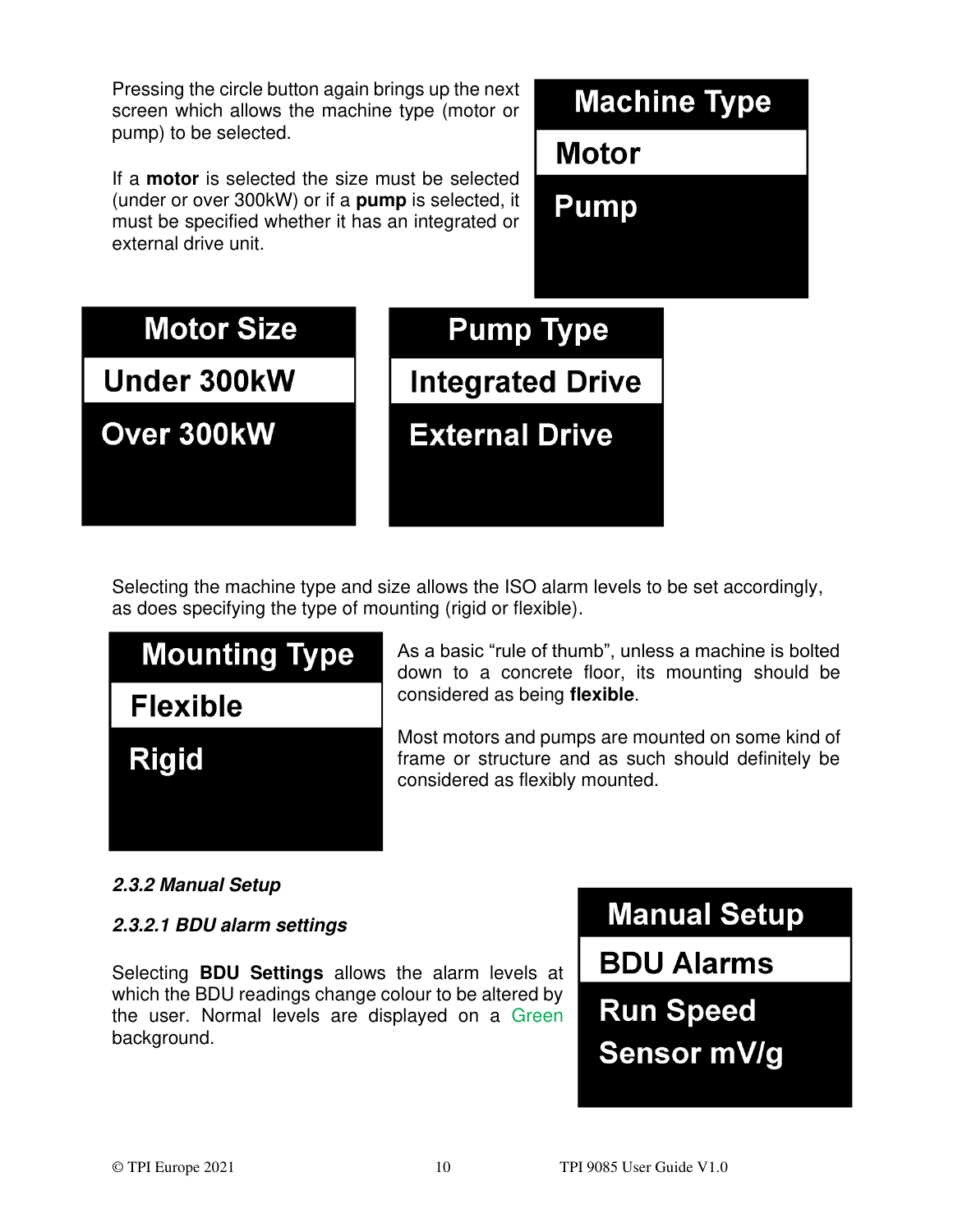### **BDU Alarms Warning**

#### **Critical**

The BDU threshold values are designated as Warning (where readings turn Amber) and Critical (where readings turn Red).

Both these threshold values can be set independently using the up and down arrow buttons.

The default BDU thresholds are 50 for Warning and 100 for Critical. These levels are typical for medium sized machine bearings operating at run speeds in the region of 1000 to 3000 RPM. Larger bearings or higher run speeds may need increased BDU threshold values to identify worn or bad bearings.

#### <span id="page-10-0"></span>*2.3.3.2 Run Speed*

Run speed can also be set manually via the up and down arrow buttons.

#### <span id="page-10-1"></span>*2.3.3.3 Sensor mV/g*

Accelerometer sensitivity (in  $mV/q$ ) can be manually set using the up and down arrow buttons to allow use of any desired sensitivity sensor within the range 1mV/g to 1000mV/g. This enables the resolution and range of the meter to be set by the user.

**Accelerometer Sensitivity** 30.0 mV/g

**BDU Warning** 

**Threshold** 

50

#### <span id="page-10-2"></span>*2.3.4 Device Settings*

There are three pages of Device Settings menus. To advance to the second and third pages the down arrow button should be used. Selecting a menu option is achieved by the up and down arrow buttons and by pressing the circle button.

| <b>Device Settings</b> | <b>Device Settings</b> | <b>Device Settings</b> |
|------------------------|------------------------|------------------------|
| <b>Auto Off Time</b>   | <b>Graph Mode</b>      | <b>Temp Settings</b>   |
| <b>Brightness</b>      | <b>Colour Scheme</b>   | <b>Lock Device</b>     |
| Languages              | Date & Time            | <b>Lock Settings</b>   |
| <b>Factory Reset</b>   | <b>Units</b>           | <b>Information</b>     |

The **Auto Off Time** can be set from 1 minute up to a maximum value of 60 minutes, in increments of 1 minute.

The **Brightness** level can be set anywhere between 1 (least brightness) up to 10 (full brightness).

The operating **Language** can be selected from any one of a number of different languages depending on the exact model.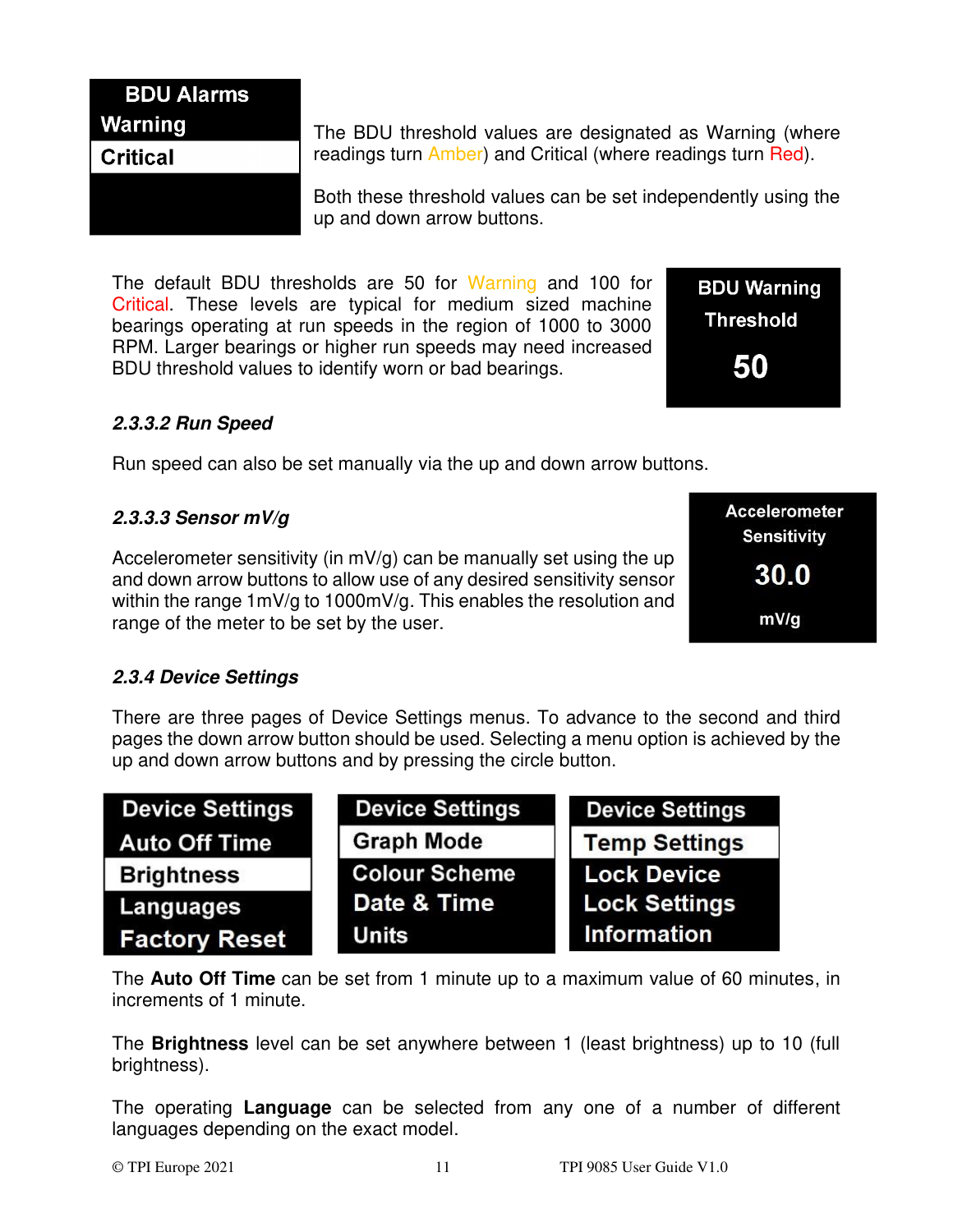**Factory Reset** will reboot the 9085 and set all parameters back to factory defaults.

The **Graph Mode** can be set to display the frequency spectrum as either a **Line** graph or a **Bar** graph. **Color Scheme** 

The display **Color Scheme** can be configured as standard (full colour) or monochrome, e.g. for convenient viewing in direct sunlight.

**Standard** White on black **Black on white** 

**Date & Time** setting can be achieved using the up, down, left and right arrow buttons.

Selecting **Units** from the Device Settings menu allows the velocity readings to be displayed in either  $mm/s$  or inch/s. Run Speed units can be displayed in units of Hertz<sup>3</sup> (Hz), revolutions per minute (RPM) or cycles per minute (CPM). The velocity type can be selected between RMS and Peak. Displacement units can be set to Peak or Peak to Peak. Temperature units can be set to Celsius or Fahrenheit.

Selecting **Temp Settings** enables several temperature parameters to be set. **Save with Vib** can be enabled or disabled. When disabled the temperature reading will be displayed only and not saved for download. When enabled, the temperature reading will be saved with the vibration readings and transmitted to C-Trend software when the 9085 is docked. **Save Mode** can be set to Manual or Auto. In manual mode the 9085 will prompt you to press the center key after the countdown timer goes to zero to save the temperature reading. This can be useful if you would like to control when the reading is saved. In auto mode the temperature reading will be saved automatically after the countdown. Use **Min Save Time** to set the minimum countdown before the 9085 prompts you to save the temperature reading. This can be set from 10s to 120s. **Auto Save Time** allows adjustment of the time before the temperature reading is automatically saved. This can be set from 10s to 120s.

**Lock Device** immediately locks the 9085 to prevent unauthorized use. To unlock the 9085 turn the 9085 on and press the center key for several seconds until you are prompted to enter the unlock code. The default unlock code is 375.

**Lock Settings** locks out the ability to get into the menu to change settings without the unlock code. In this mode the 9085 will still take readings but the menu is inaccessible unless the unlock key is entered. To unlock and turn off this feature turn the 9085 on and press the center key for several seconds until you are prompted to enter the unlock code. The default unlock code is 375.

**Information** displays the firmware version of the 9085 and the serial number.

**Temperature Only Mode** displays only the temperature reading. Pressing and holding the menu key  $\blacksquare$  puts the 9085 in temperature display only mode. Pressing the center test key will return the 9085 to normal operation.

<sup>&</sup>lt;sup>3</sup> Hertz are equivalent to, and also sometimes referred to as, cycles per second (CPS).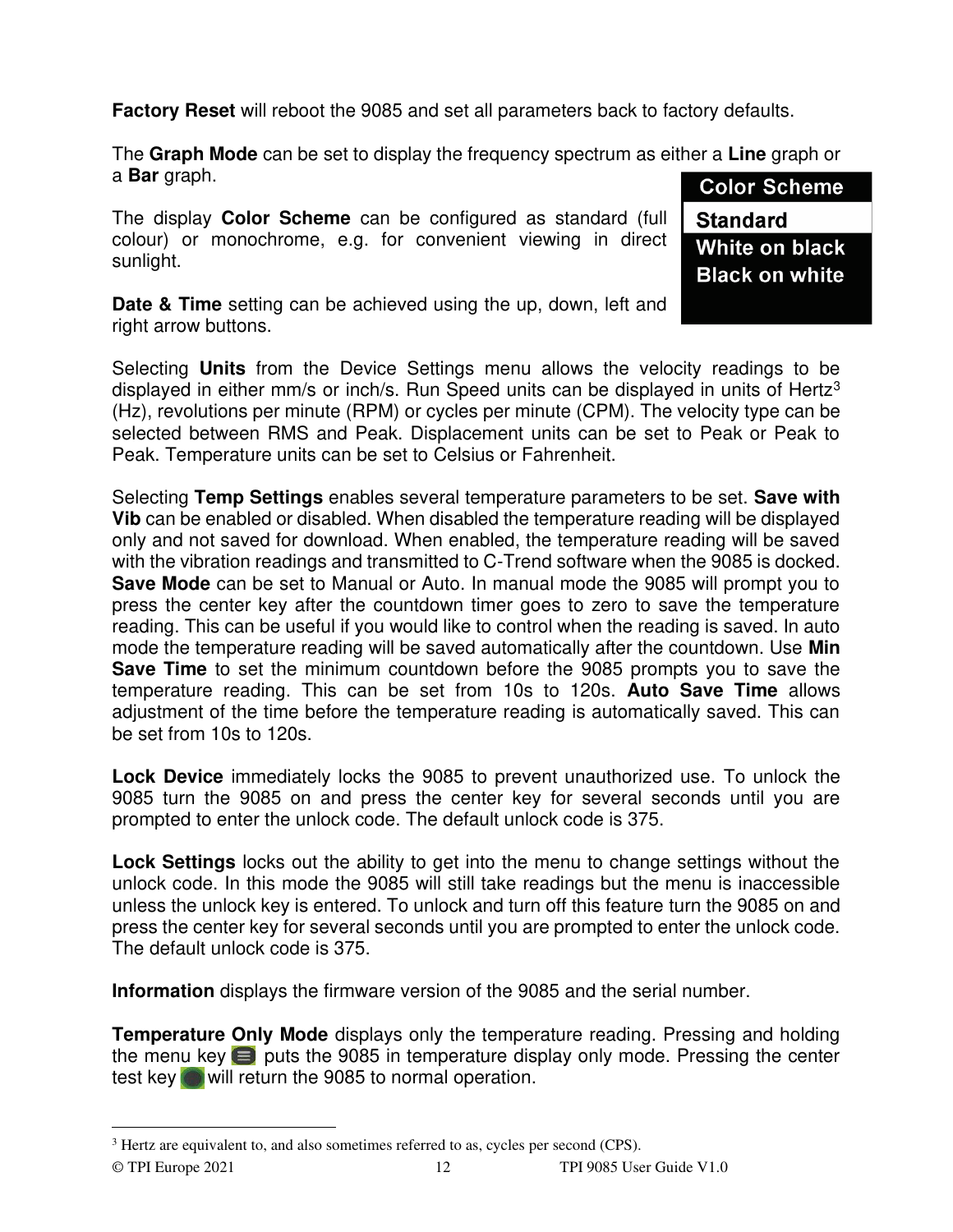#### <span id="page-12-0"></span>**3 Asset Management**

Pressing the Asset Manager button (factory key,  $\bullet$  located just below the down arrow button) brings up the Machines menu.



**Machines** have user-defined names **up to 16 characters long**.

Scrolling the list of machines is achieved with the up and down arrow buttons.

Selecting a machine is done with the circle button, which then brings up a list of **measurement points** for that machine.

**Exhaust fan** 

**NON-DRV END** 

**DRIVE END** 

**COUPLING 1** 

**AXIAL** 



Measurement points also have user-defined names up to 16 characters long.

The list of measurement points can also be scrolled by using the up and down arrow buttons and each measurement point can be selected using the circle button.

The various options for each measurement point (MP) are then displayed:

- 1. Take Reading takes a new reading and saves it to this MP
- 2. Save Reading saves the previously taken reading to this MP
- 3. Load Reading loads a previous reading (e.g. for re-display)
- 4. Configuration allows the run speed and alarm levels to be set independently for each individual MP.

**NON-DRV END Take Reading Save Reading Load reading Configuration** 

Machines and their measurement points are downloaded from **VibTrend,** the supplied trending and asset management software for PC using the supplied USB docking cradle.

The exact list of machines to be downloaded is determined by the user in VibTrend.

There will also always be a machine downloaded named '**off route**' that contains 10 MPs. This is done to allow users to save readings for upload to VibTrend where they can then be saved to a new or existing machine.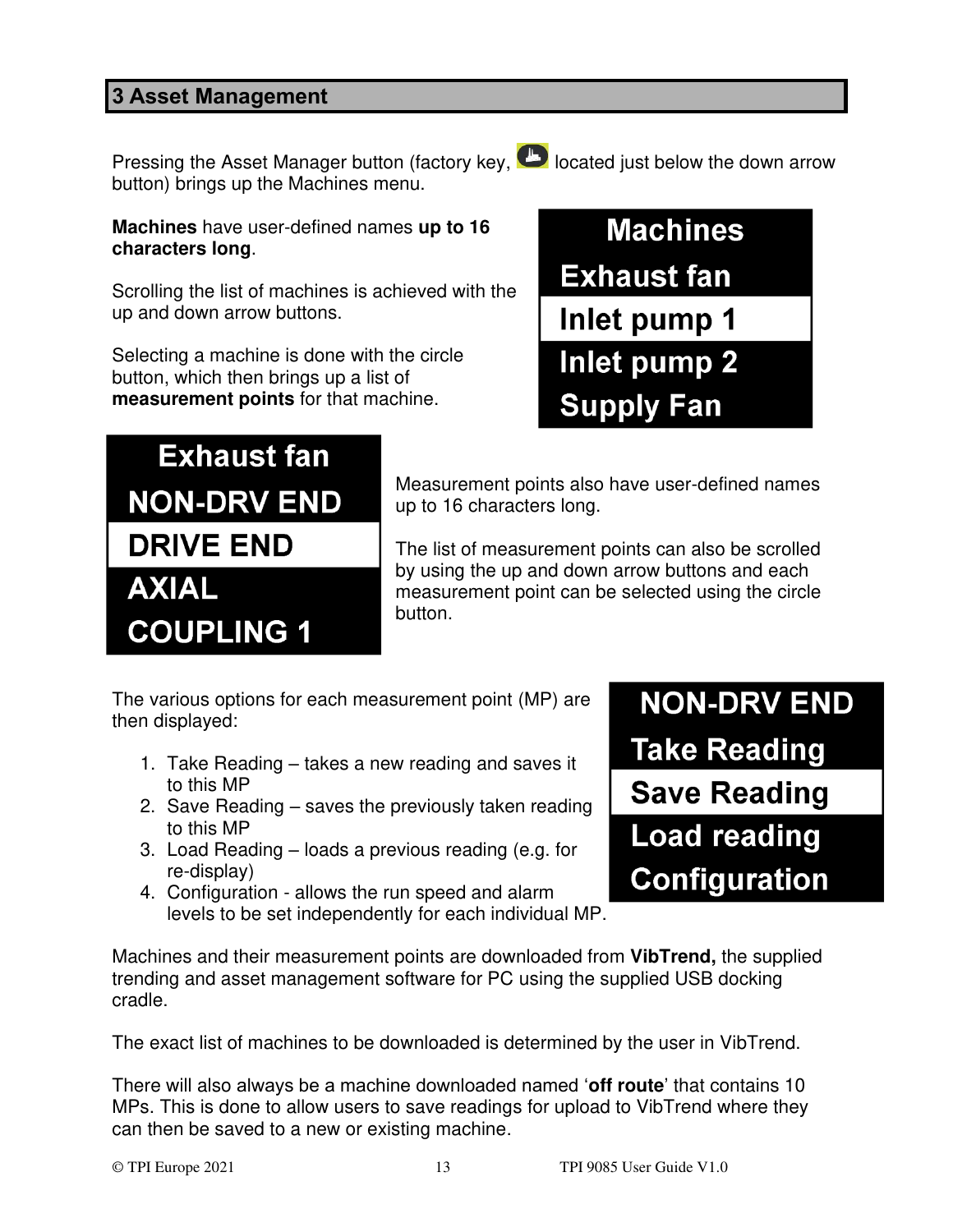### <span id="page-13-0"></span>**4 C-Trend II - Trending Software**

C-Trend II is the PC based software that allows users to view trends of vibration readings taken with the Vib Meter 9085, in a way that enables predictions to be made about machine condition.

C-Trend II is included with the 9085. Once the software is installed go to the activation screen and email the Hardware Key that is displayed to: [tech@testproductsintl.com](mailto:tech@testproductsintl.com)

C-Trend II is very intuitive and very easy to drive and its full functionality is described in more detail in its built-in Help Guide.



In brief, C-Trend II allows display of vibration data in a variety of different ways including vibration frequency spectra, bearing noise and ISO trend plots, waterfall diagrams (see figure below) and can generate reports either manually or automatically (e.g. by sending out **email alerts**).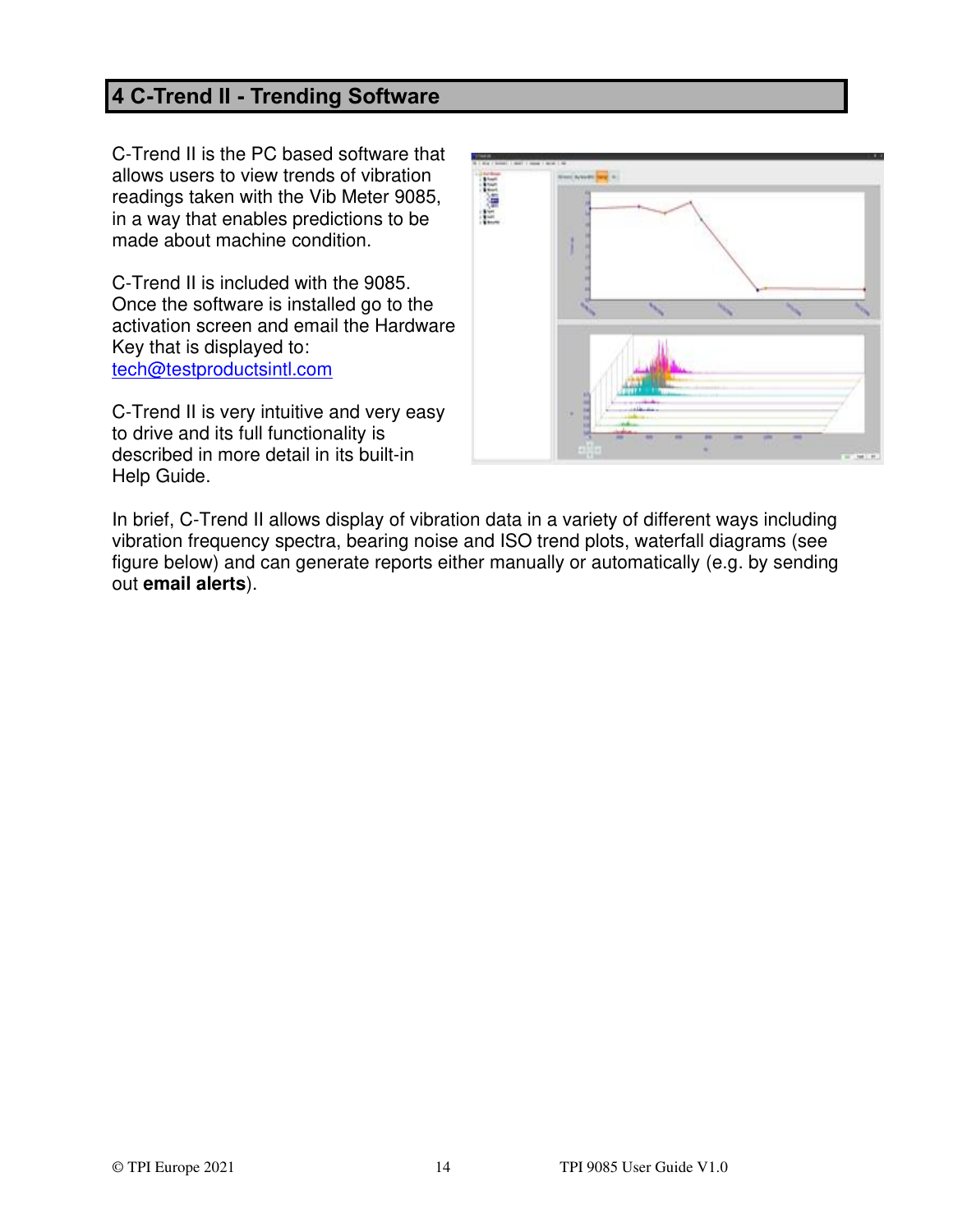## <span id="page-14-0"></span>**5 Specifications**

| <b>Size</b>                                          | 200 mm x 60mm x 26mm                                                                                                                                                                                                                                                                 |
|------------------------------------------------------|--------------------------------------------------------------------------------------------------------------------------------------------------------------------------------------------------------------------------------------------------------------------------------------|
| Weight                                               | 280g (not including magnet)                                                                                                                                                                                                                                                          |
| Environmental                                        |                                                                                                                                                                                                                                                                                      |
| Water, Sand & Dust:                                  | IP67 Waterproof                                                                                                                                                                                                                                                                      |
| Operating:                                           | 32°F to 122°F (0°C to 50°C)                                                                                                                                                                                                                                                          |
| Storage:                                             | -4°F to 158°F (-20°C to 70°C*) *Batteries not installed                                                                                                                                                                                                                              |
| <b>Power supply</b>                                  | Lithium-Ion wireless rechargeable battery                                                                                                                                                                                                                                            |
| <b>Battery life</b>                                  | Auto power OFF - typically 20 hours continuous operating time depending on<br>brightness setting.                                                                                                                                                                                    |
| <b>Frequency range</b>                               | 2 Hz to 1 kHz (ISO) / 1 kHz to 10 kHz (BDU)                                                                                                                                                                                                                                          |
| <b>Max frequency resolution</b>                      | 1.25 Hz @ 800 lines FFT setting                                                                                                                                                                                                                                                      |
| <b>Accuracy</b>                                      | $+/-5%$                                                                                                                                                                                                                                                                              |
| <b>Measurements</b>                                  | Acceleration in g, Velocity in mm/s (or inch/s), Bearing noise in BDU (bearing<br>damage units), Displacement (mm, microns, inch), Temperature (F/C)                                                                                                                                 |
| Displayed Frequency Units   Hertz (Hz), RPM or CPM   |                                                                                                                                                                                                                                                                                      |
| Input range                                          | User selectable with accelerometer sensitivity                                                                                                                                                                                                                                       |
| <b>Dynamic range</b>                                 | 96 dB (0.01g resolution)                                                                                                                                                                                                                                                             |
| VA diagnostic bands<br>(RPM = run speed)             | Unbalance<br>1x RPM / Alignment<br>2x RPM / Looseness<br>3x RPM                                                                                                                                                                                                                      |
| <b>Temperature</b><br><b>Measurement Range &amp;</b> | Range: -60°F to 300°F (-50°C to 150°C)<br>Accuracy: (+/- 4°F) / (+/- 2°C)                                                                                                                                                                                                            |
| <b>Accuracy</b>                                      |                                                                                                                                                                                                                                                                                      |
| <b>Accessories</b>                                   | · A9081A PC docking cradle - USB connection<br>· A9106 Carrying case<br>· A9101 Low power accelerometer with temperature & built-in magnet<br>· A9105 Curly cable for low power accelerometer with and without temperature<br>· A9086 Protective boot<br>· A9091 C-Trend II software |
| <b>Optional Accessories</b>                          | · A9100 Low power accelerometer (no temperature)<br>· A9073 Magnet with 1/4 x 28 stud for accelerometer                                                                                                                                                                              |
|                                                      |                                                                                                                                                                                                                                                                                      |